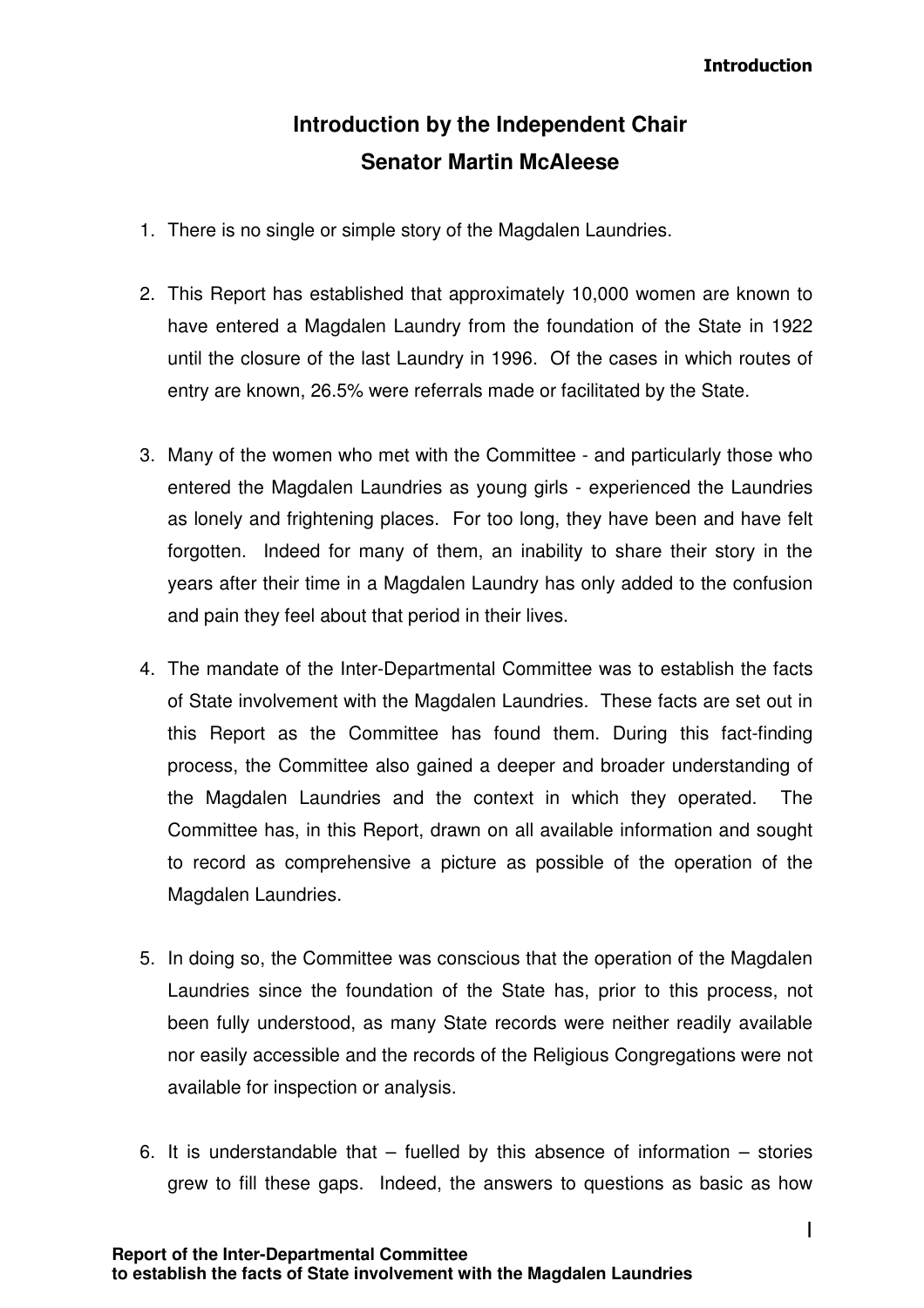many women and girls passed through the Magdalen Laundries or how long they remained there have, until the release of this Report, not been known. Otherwise, the chronicle of the Magdalen Laundries was for many years characterised primarily by secrecy, silence and shame.

- 7. The picture that the Committee has been able to put together tells the following story. The women who were admitted to and worked in the Magdalen Laundries, whether for short or long periods of time since the foundation of the State, have for too long felt the social stigma of what was sometimes cruelly called the 'fallen woman'. This is a wholly inaccurate characterisation, hurtful to them and their families, that is not borne out by the facts. The Committee found no evidence to support the perception that unmarried girls had babies there, or that many of the women of the Magdalen Laundries since 1922 were prostitutes. The reality is much more complex. As set out in detail in this Report, the women who entered the Magdalen Laundries were from many backgrounds and the circumstances which led to their admission were varied:
	- Some women were referred to the Magdalen Laundries by Courts on remand, on probation or otherwise on foot of criminal convictions ranging from vagrancy and larceny to manslaughter and murder.
	- Some were children, released on licence from Industrial or Reformatory Schools to the Magdalen Laundries before they reached 16 years of age.
	- Some were former Industrial School children referred onwards either directly from these Schools or during the period of their post-discharge supervision.
	- Some were young girls who had been boarded-out and were rejected by their foster parents when maintenance payments from the authorities ceased.
	- Some were young women over 16 years of age, who had been orphaned or who were in abusive or neglectful homes (in many of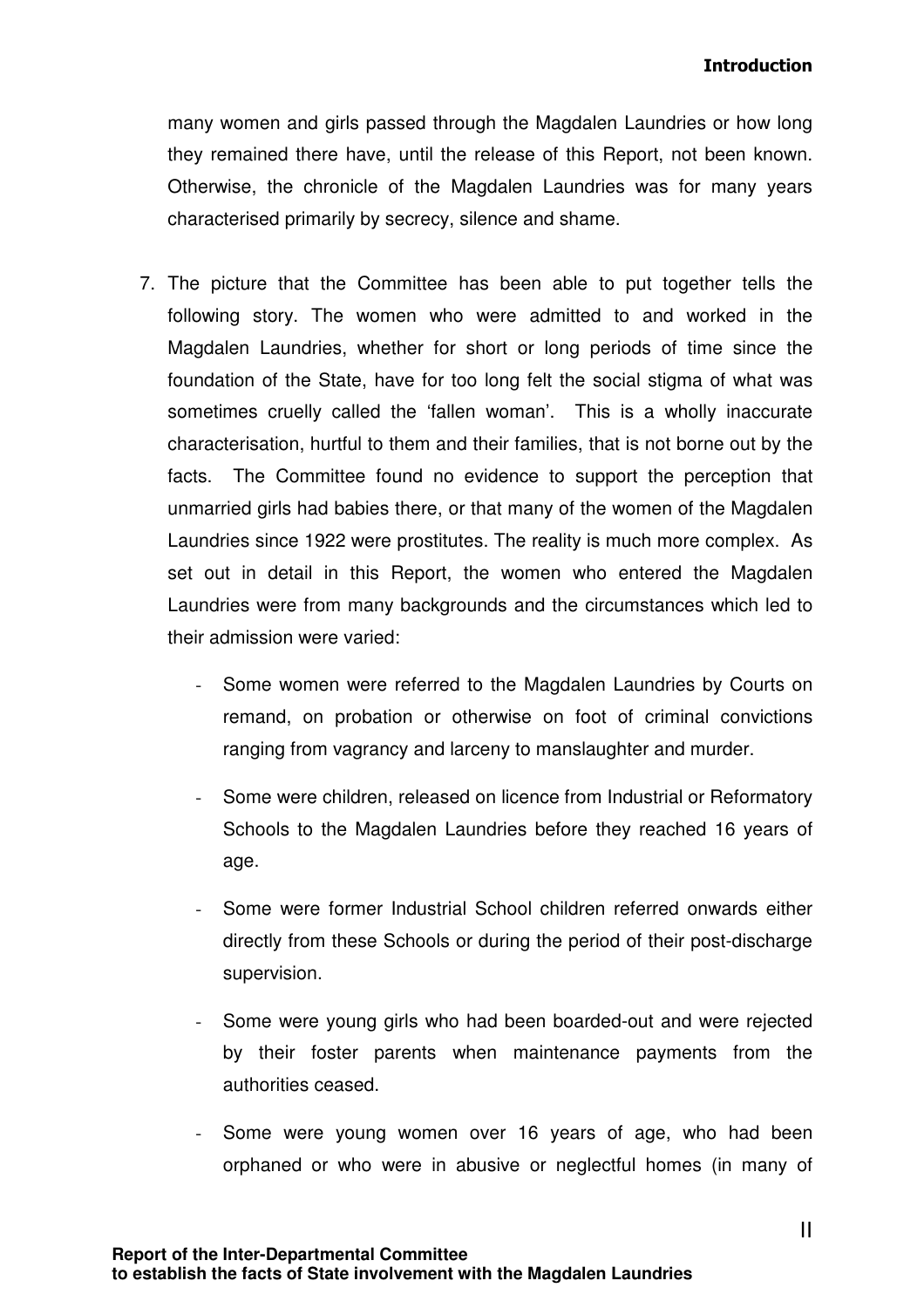these cases, their younger siblings would have been committed to Industrial Schools).

- Some were women with either mental or physical disabilities which rendered them unable to live independently, at a time when supported living facilities did not exist. Some had psychiatric illnesses and were referred from psychiatric hospitals.
- Some were referred by social services at a time when appropriate accommodation for teenagers was not available.
- Some were simply poor and homeless and either voluntarily sought shelter in or were referred to the Magdalen Laundries by County Homes or, later, by social services.
- Many girls and women were placed in the Magdalen Laundries by their own families, for reasons that we may never know or fully understand, but which included the socio-moral attitudes of the time as well as familial abuse.

These and a myriad other stories make up the background of the women who spent some period of time in a Magdalen Laundry between 1922 and the closure of the last such institution in the State in 1996.

- 8. The girls and women referred to the Magdalen Laundries by officials in the criminal justice system, social services, or even from psychiatric hospitals and County Homes would have been made aware why they were there and – in the case of court referrals - how long they were required to stay.
- 9. However, this would not have been the experience of the young girls referred to the Magdalen Laundries from industrial schools or by non-state agents, including girls referred by their own families. None of us can begin to imagine the confusion and fear experienced by these young girls, in many cases little more than children, on entering the Laundries - not knowing why they were there, feeling abandoned, wondering whether they had done something wrong, and not knowing when - if ever - they would get out and see their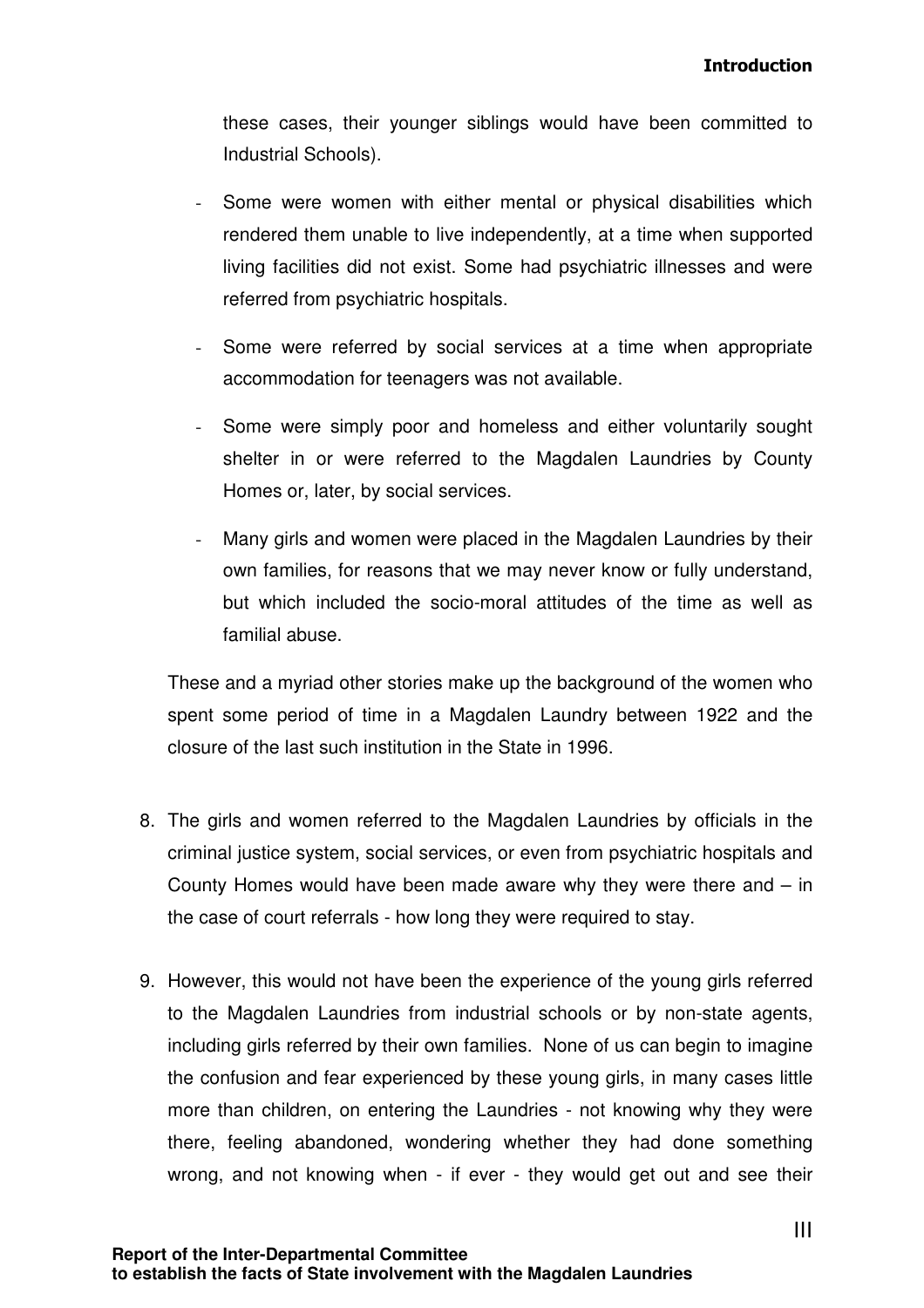#### **Introduction**

families again. It must have been particularly distressing for those girls who may have been the victims of abuse in the family, wondering why they were the ones who were excluded or penalised by being consigned to an institution.

- 10. To add to this confusion, most found themselves quite alone in what was, by today's standards, a harsh and physically demanding work environment. The psychological impact on these girls was undoubtedly traumatic and lasting. In meeting some of them, and listening to their stories, the Committee was impressed by their quiet determination to find answers to the many questions concerning their lives both before and after entering a Magdalen Laundry.
- 11. The Committee is aware that there are other women who find it difficult or even impossible to share their stories of the Magdalen Laundries. Some may not have even told their husbands or children of that period in their lives, but instead are carrying those experiences silently in their hearts. Many of these women will choose never to reveal their "secret", because of the impact they fear it might have on their lives. It is the absolute right of every woman to make this choice for herself and the Committee wants to reassure these women that their right to privacy is utterly respected throughout this Report. The Committee nonetheless hopes that the contents of the Report, insofar as it is able to present the facts and set the record straight, may in some small way be of help to them.
- 12. It is also true to say that many of the Sisters of the four Religious Congregations which operated these institutions – whether they worked in them or not – have experienced a profound hurt in recent years as the debate on the Magdalen Laundries gained increasing public prominence. Their position is that they responded in practical ways as best they could, in keeping with the charism of their Congregations, to the fraught situations of the sometimes marginalised girls and women sent to them, by providing them with shelter, board and work. They state clearly that they did not recruit women for these institutions. The Committee found no evidence to contradict this position.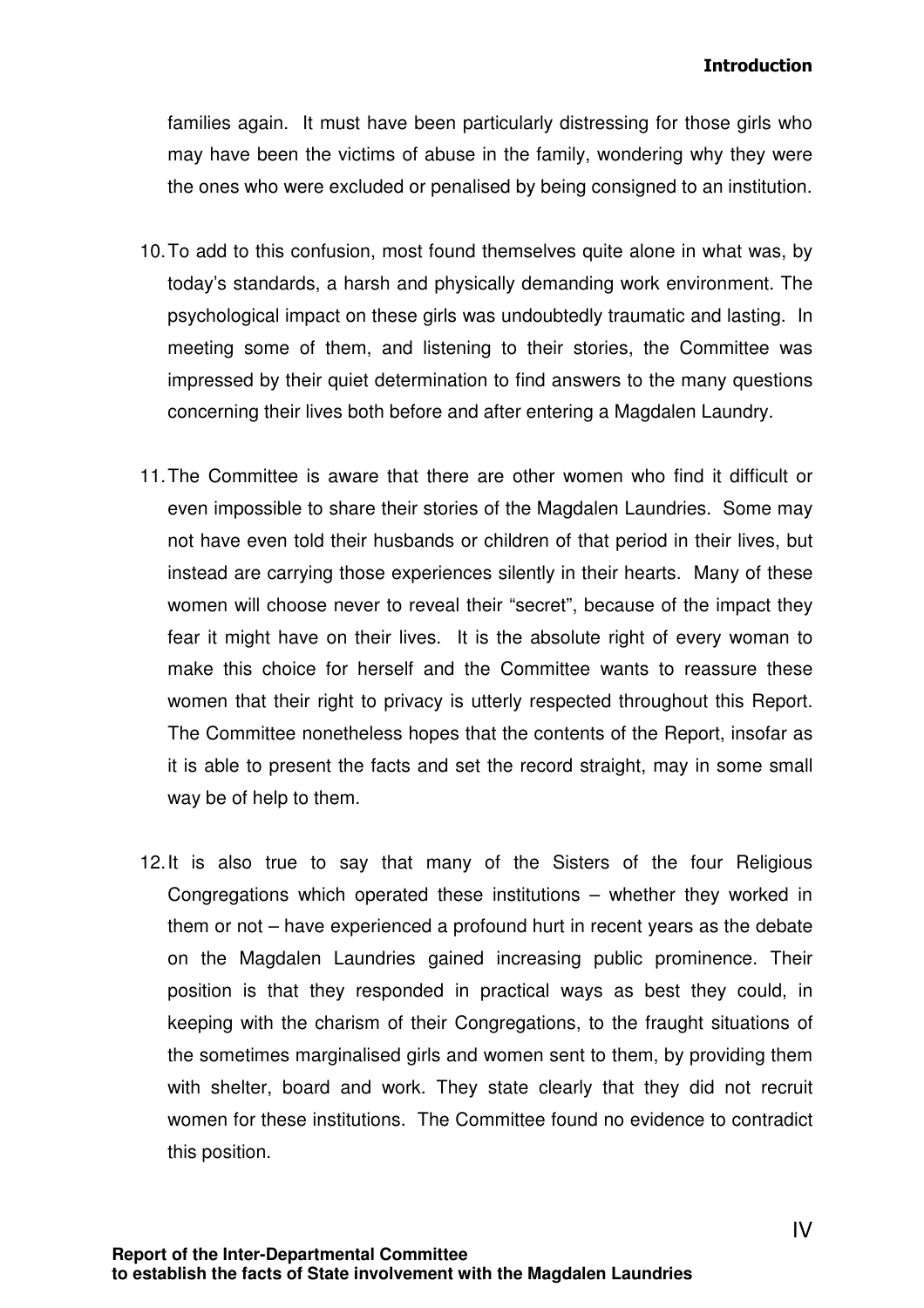- 13. In addition to their legal obligation not to disclose the personal data they hold, the Sisters also continue to feel a strong moral responsibility to protect the privacy of the women who passed through their doors. The Committee believes that it is for this reason, and not for secrecy or self-interest, that their archives, which were so willingly opened to this Committee, have not been opened more broadly to researchers or the general public. The Sisters have, however, consistently made available all the personal records they hold directly to the women concerned or, in the case of deceased women, to their next of kin, when requested, and have confirmed to the Committee their intention to continue to do so in the future.
- 14. The Congregations informed the Committee that this commitment to ensure anonymity and to protect privacy was also the reason why, in some but not all of the Magdalen Laundries, women were given a "House" or "Class" name which was used instead of their birth name. Many of the women who met the Committee, however, found this practice deeply upsetting and at the time, felt as though their identity was being erased. The Congregations have expressed to the Committee their regret that women who were in their care hold this or other painful memories.
- 15. This Report examines five main areas in which there was possible State involvement with the Magdalen Laundries. In each case, the Report sets out both the policy and practice as the Committee has found them, as well as the legislative basis for State action (where applicable). The five main areas are:
	- Routes by which girls and women entered the Laundries;
	- State inspections of the Laundries;
	- State funding of and financial assistance to the Laundries;
	- Routes by which girls and women left the Laundries:
	- Death registration, burials and exhumations.

In each of these areas, the Committee found evidence of direct State involvement.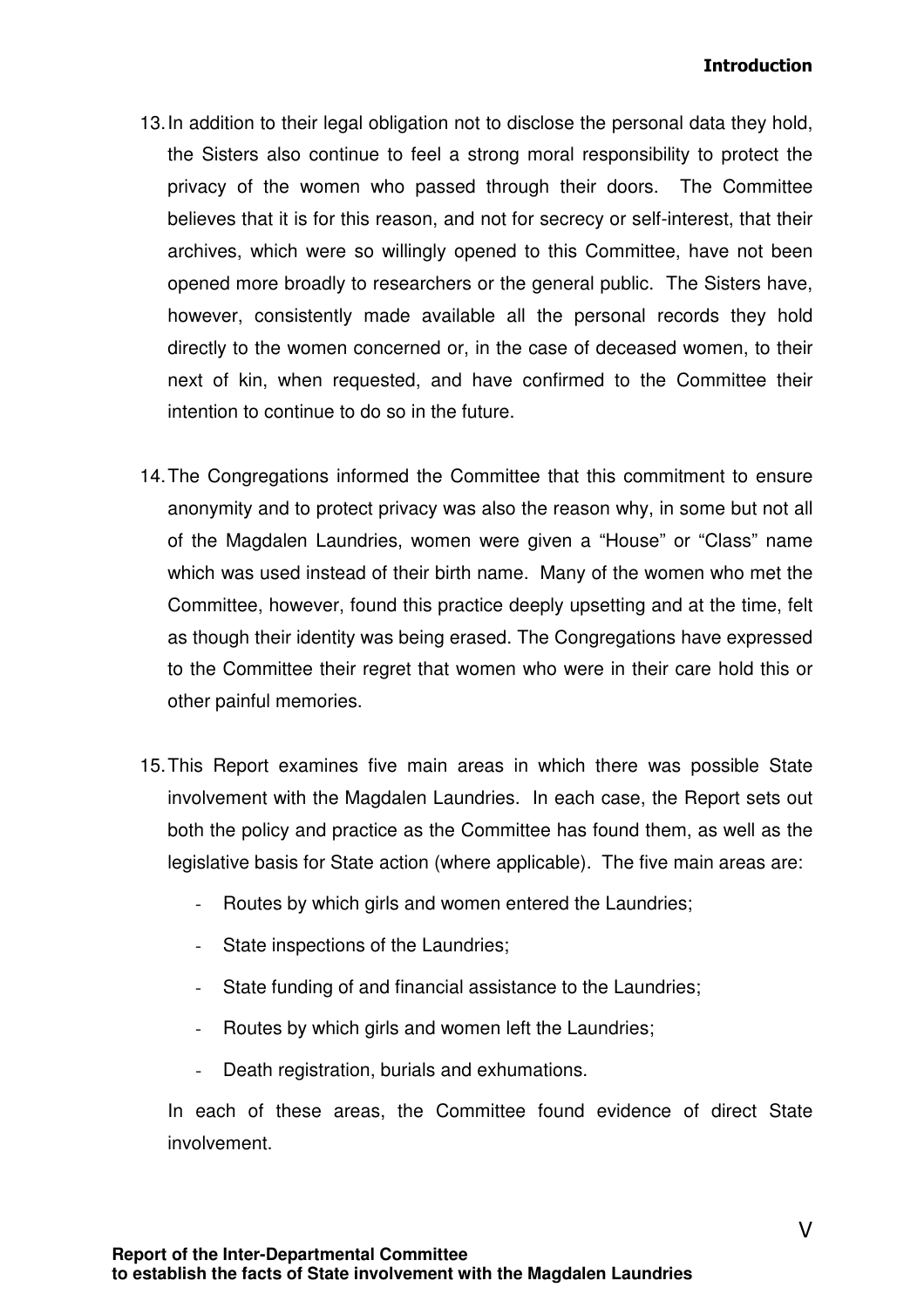- 16. The Committee's findings regarding each of these areas are outlined in the Executive Summary and detailed in the Report, as are a number of other miscellaneous areas of State involvement including issues relating to electoral registration, insurability of employment, provision in relation to rationing during the Emergency, and industrial surveys under the Census of Distribution and Services.
- 17. In the course of the Committee's work, material was also uncovered that is central to answering many frequently arising questions concerning the Magdalen Laundries. The Committee is aware that some of this material is, strictly speaking, outside its core remit. However, while mindful of its Terms of Reference, the Committee considered these issues to be consequential on its principal findings and decided, in the public interest, to include these additional findings in a separate section of the Report (Part IV), with relevant statistics contained in the body of the Report at Part II.
- 18. The material in these sections of the Report and in particular the statistical analysis may also contribute to future historical study and research, without in any way breaching the trust or privacy of the women referred to. It is also likely to be of considerable interest to the women, their families and the wider public. These findings, summarised below, may challenge some common perceptions.

## **Background of the women who entered the Magdalen Laundries:**

Without identifying any person, the profiles of the women who entered the Magdalen Laundries (including those who were not referred by the State or State agents) are set out in some detail in the Report. These profiles include details on the geographical origin of these women (those who came from rural or urban backgrounds); parental background (whether one or both parents were deceased) and those who had been previously institutionalised.

There is a perception that the vast majority of women who entered the Laundries spent the rest of their lives there - in fact, as set out in this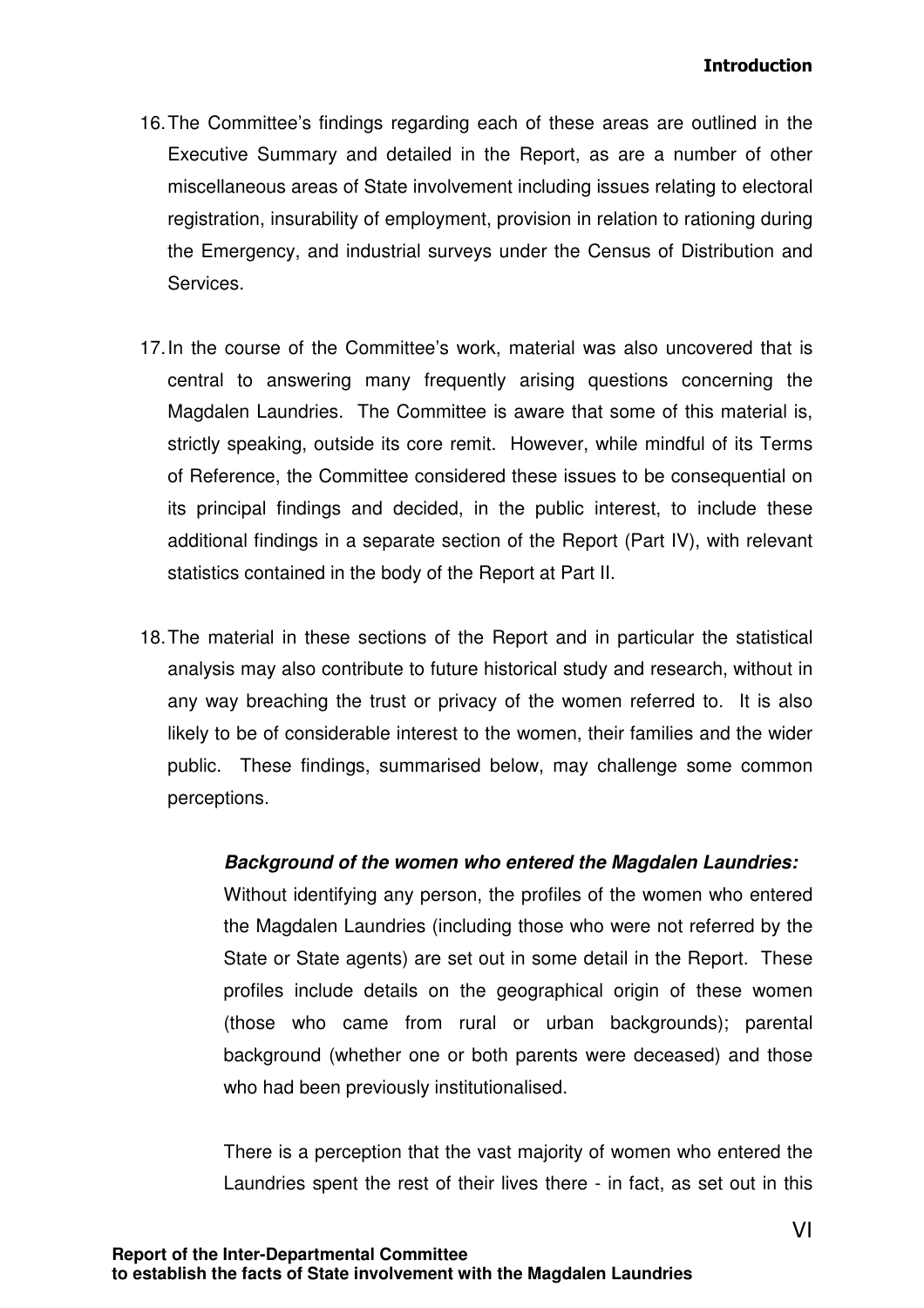Report, the majority (61%) spent less than one year there. This and other information is contained in these profiles, including information on the average age on entry, average duration of stay, as well as the minority of women who remained in the Magdalen Laundries until their deaths.

### **Conditions in the Laundries:**

The Report also addresses the question of the conditions experienced by and the treatment of women in the Laundries, including the questions of sexual abuse, physical abuse and verbal or psychological abuse. This is a particularly sensitive and difficult issue to deal with, made more difficult by the very small sample of women available and in a position to share their experiences with the Committee.

The Committee does not make findings on this issue. Rather, the Report records the stories shared with the Committee by these women, as well as the medical reports and recollections of General Medical Practitioners who served the Laundries in more recent times and others who were closely associated with the operation of the Laundries.

No woman referred to a Magdalen Laundry on foot of a criminal conviction made contact with the Committee. Instead, the majority of the small number of women who engaged with the Committee had been admitted to the Laundries either by a non-state route of referral or, most common of all, following time in an Industrial School.

Many of these women drew a clear distinction between their treatment in Industrial Schools and their experience in the Magdalen Laundries. They made no allegations of sexual abuse against any of the Sisters, but one allegation was made against another woman. The vast majority also told the Committee that the ill-treatment, physical punishment and abuse that was prevalent in the Industrial School system was not something they experienced in the Magdalen Laundries. However, the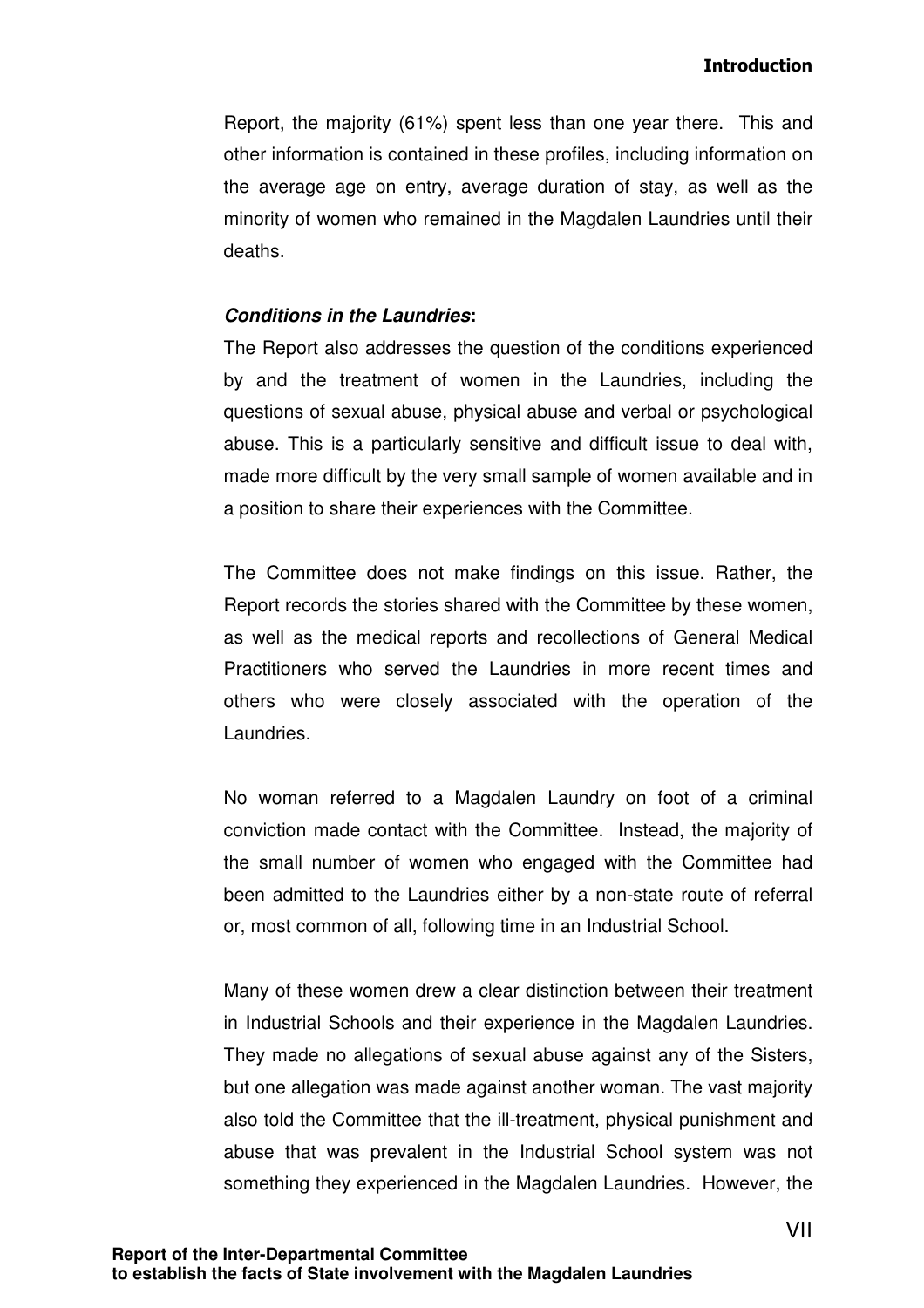majority of women described the atmosphere in the Laundries as cold, with a rigid and uncompromising regime of physically demanding work and prayer, with many instances of verbal censure, scoldings or even humiliating put-downs.

In that regard, some women and others associated with the operation of the Magdalen Laundries told the Committee that the atmosphere "softened" in more recent decades and particularly after the second Vatican Council (1962-1965).

Some of the women the Committee met stated clearly that the Laundries were their only refuge in times of great personal difficulty. Others spoke of their real sense of being exploited. But the large majority of women who engaged with the Committee and especially those who had previously been in Industrial Schools spoke of the deep hurt they felt due to their loss of freedom, the fact that they were not informed why they were there, lack of information on when they would be allowed to leave, and denial of contact with the outside world, particularly family and friends.

#### **Financial viability of the Magdalen Laundries:**

The issue of the financial viability of the Magdalen Laundries is also addressed. There have been suggestions that the Laundries were highly profitable institutions. The evidence identified by the Committee and analysis of the financial records of the Magdalen Laundries during various periods of their operation indicate that this was not the case. The Laundries operated for the most part on a subsistence or close to break-even basis rather than on a commercial or highly profitable basis. The financial accounts tend to support the fact that, what came to be known as the Magdalen Laundries, were historically established as refuges, homes or asylums for marginalised women and girls. The subsequent establishment of the Laundries was for the purposes of financially supporting and maintaining them.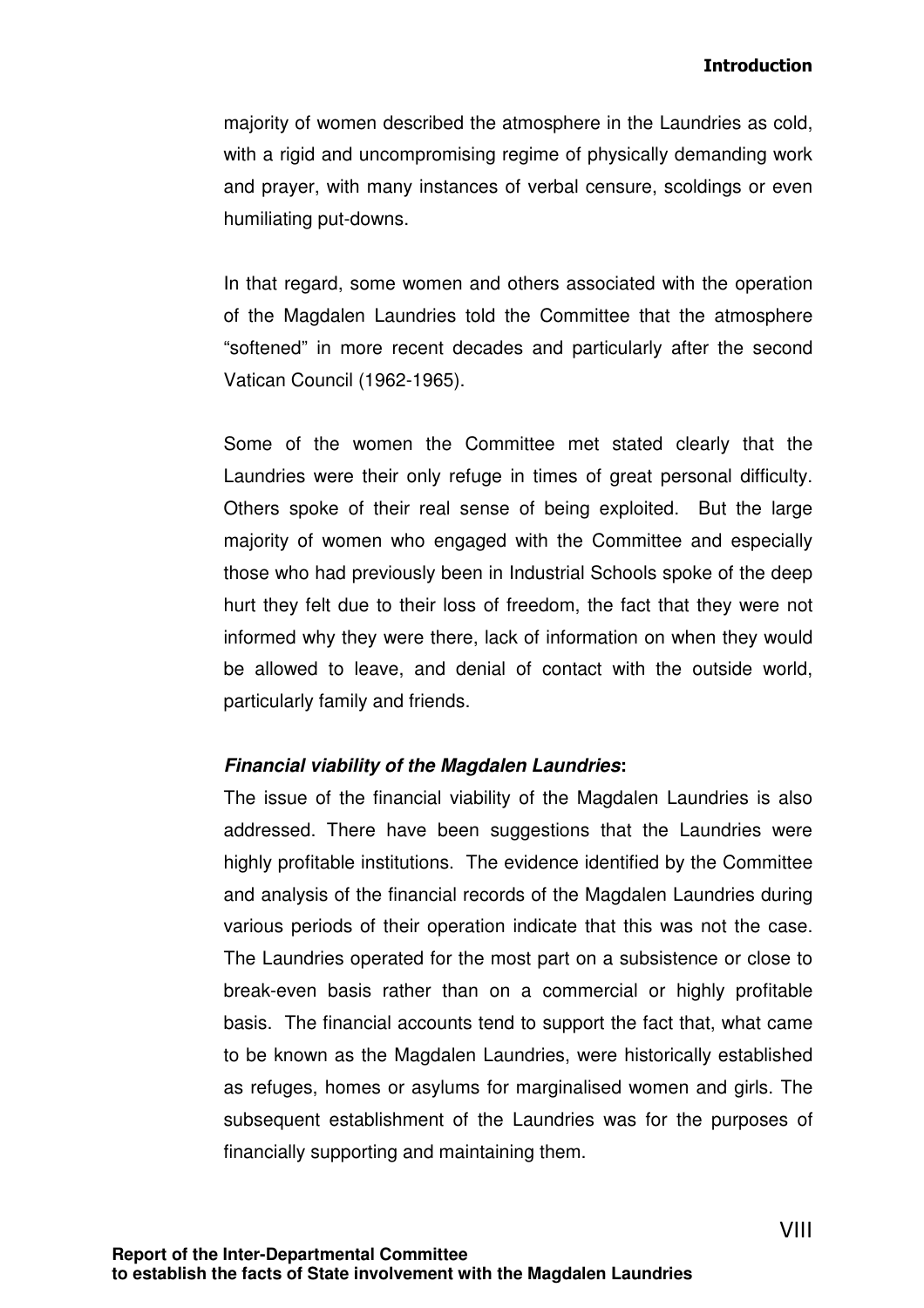### **Introduction**

- 19. The members of the Committee approached their work in a committed and professional manner and both they and their Departmental colleagues are due thanks and credit for their considerable efforts. Searching for official records and materials relating to the Magdalen Laundries presented many problems. Information relevant to the Committee's work was contained in a very wide variety of records across many bodies, agencies and individuals. Much of the material held by the State was not archived or catalogued. In this age of instant online searches, it is easy to forget that access to digitised historic material is the exception rather than the rule. Accordingly and to complete their work, members of the Committee and their Departmental colleagues hand-searched paper archives in their Departments, National Archives, the National Library; explored boxes of uncatalogued materials and indeed physically searched Departmental basements in an attempt to discover any misplaced files and folders. Similar detailed searches were conducted in State agencies and bodies. Given the significant efforts made to gather these scattered files and records, the Committee decided to recommend that copies of all official records identified should be preserved as a distinct archive in the Department of An Taoiseach.
- 20. The Committee wishes to acknowledge with gratitude the tremendous contribution to its work and to the preparation and drafting of this Report by Nuala Ní Mhuircheartaigh. Her work ethic and commitment were outstanding.
- 21. A large variety of private archives were voluntarily made available to the Committee and it is important to acknowledge that without them the work of the Committee would have proved very difficult, if not impossible, to accomplish. In particular and of critical importance to the progress of the Committee's work is the fact that the four Religious Congregations – the Sisters of the Good Shepherd, the Sisters of Our Lady of Charity, the Religious Sisters of Charity, and the Sisters of Mercy – voluntarily opened all their records to inspection and analysis and made themselves available at all times to provide the Committee with the fullest information they could.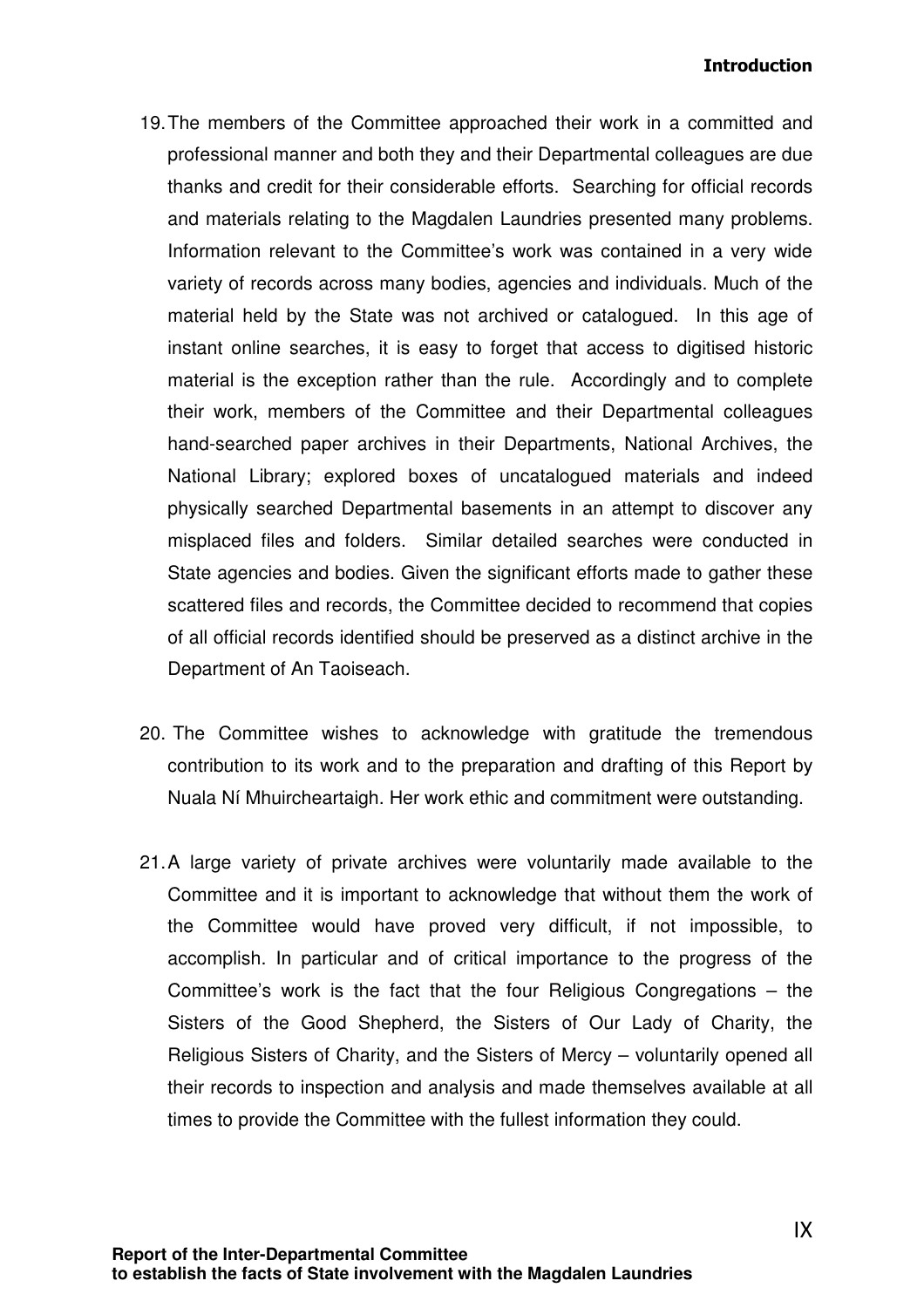- 22. In conducting its work, the Committee also relied heavily on the voluntary cooperation and goodwill of many individuals and organisations. The help and support offered by the Central Statistics Office was invaluable to the process and the assistance offered by private archives, in particular by the Dublin Diocesan Archive and organisations such as the Irish Society for the Prevention of Cruelty to Children, was significant.
- 23. A number of former residents of the Magdalen Laundries shared their experiences with the Committee as members of representative and advocacy groups (53), while others did so directly in their own right as individuals (7). Some of these women shared their stories on a strictly confidential basis. A valuable contribution was also made by women (58) who are currently resident in nursing homes under the care of the Religious Congregations.
- 24. The stories shared with the Committee by these women provided invaluable insights into the operation of the Laundries and helped the Committee greatly in preparing this Report. The majority of them expressed the fact that they had, for many years, felt forgotten and not believed. This took great courage and the Committee acknowledges its indebtedness to them for their contributions and for the dignified way in which they were presented.
- 25. The representative groups Irish Women's Survivors Network UK and Magdalen Survivors Together and the advocacy group Justice for Magdalenes also made a significant contribution to the work of the Committee. From the outset, they cooperated fully with the Committee, sharing their research, analysis and views.
- 26. The work of the Committee commenced in July 2011 and took eighteen months in total to complete. The initial preparatory work was carried out within six months, while the substantive research, investigation and drafting of the Final Report was concluded in a further twelve months. No member of the Committee received a salary or stipend in relation to its work. The only direct costs arose from travelling expenses and room hire for meetings. These costs amounted to  $\epsilon$  11,146.06.